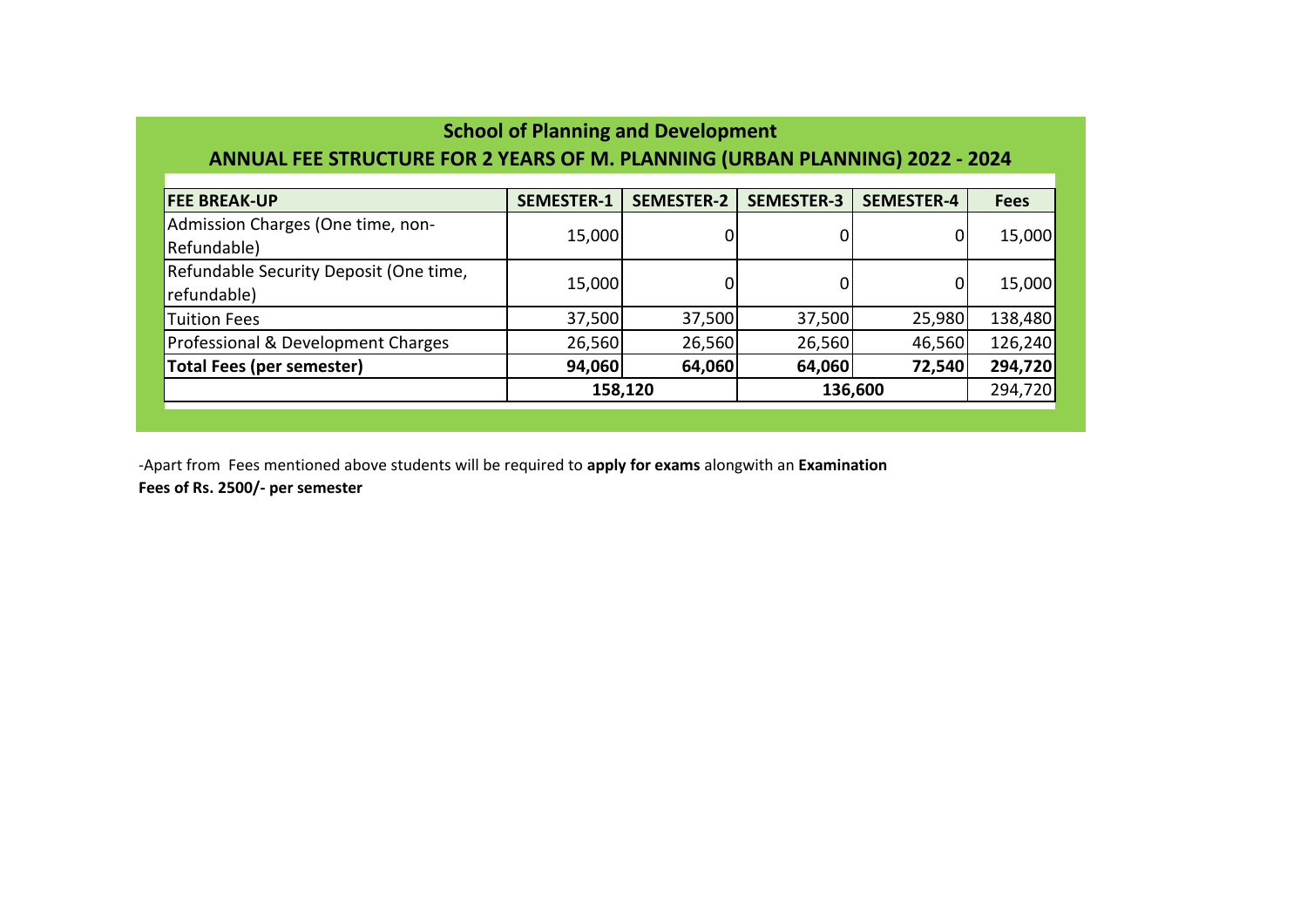| 2022 - 2024                                           |                   |                   |                   |                   |             |  |  |  |  |
|-------------------------------------------------------|-------------------|-------------------|-------------------|-------------------|-------------|--|--|--|--|
| <b>FEE BREAK-UP</b>                                   | <b>SEMESTER-1</b> | <b>SEMESTER-2</b> | <b>SEMESTER-3</b> | <b>SEMESTER-4</b> | <b>Fees</b> |  |  |  |  |
| Admission Charges (One time, non-<br>Refundable)      | 15,000            |                   |                   | 0                 | 15,000      |  |  |  |  |
| Refundable Security Deposit (One<br>time, refundable) | 15,000            |                   |                   | 0                 | 15,000      |  |  |  |  |
| <b>Tuition Fees</b>                                   | 37,500            | 37,500            | 37,500            | 25,980            | 138,480     |  |  |  |  |
| Professional & Development<br>Charges                 | 26,560            | 26,560            | 26,560            | 46,560            | 126,240     |  |  |  |  |
| <b>Total Fees (per semester)</b>                      | 94,060            | 64,060            | 64,060            | 72,540            | 294,720     |  |  |  |  |
|                                                       | 158,120           |                   |                   | 136,600           | 294,720     |  |  |  |  |

-Apart from Fees mentioned above students will be required to **apply for exams** alongwith an **Examination** 

**Fees of Rs. 2500/- per semester**

## **School of Planning and Development ANNUAL FEE STRUCTURE FOR 2 YEARS OF M. PLANNING (TRANSPORT PLANNING)**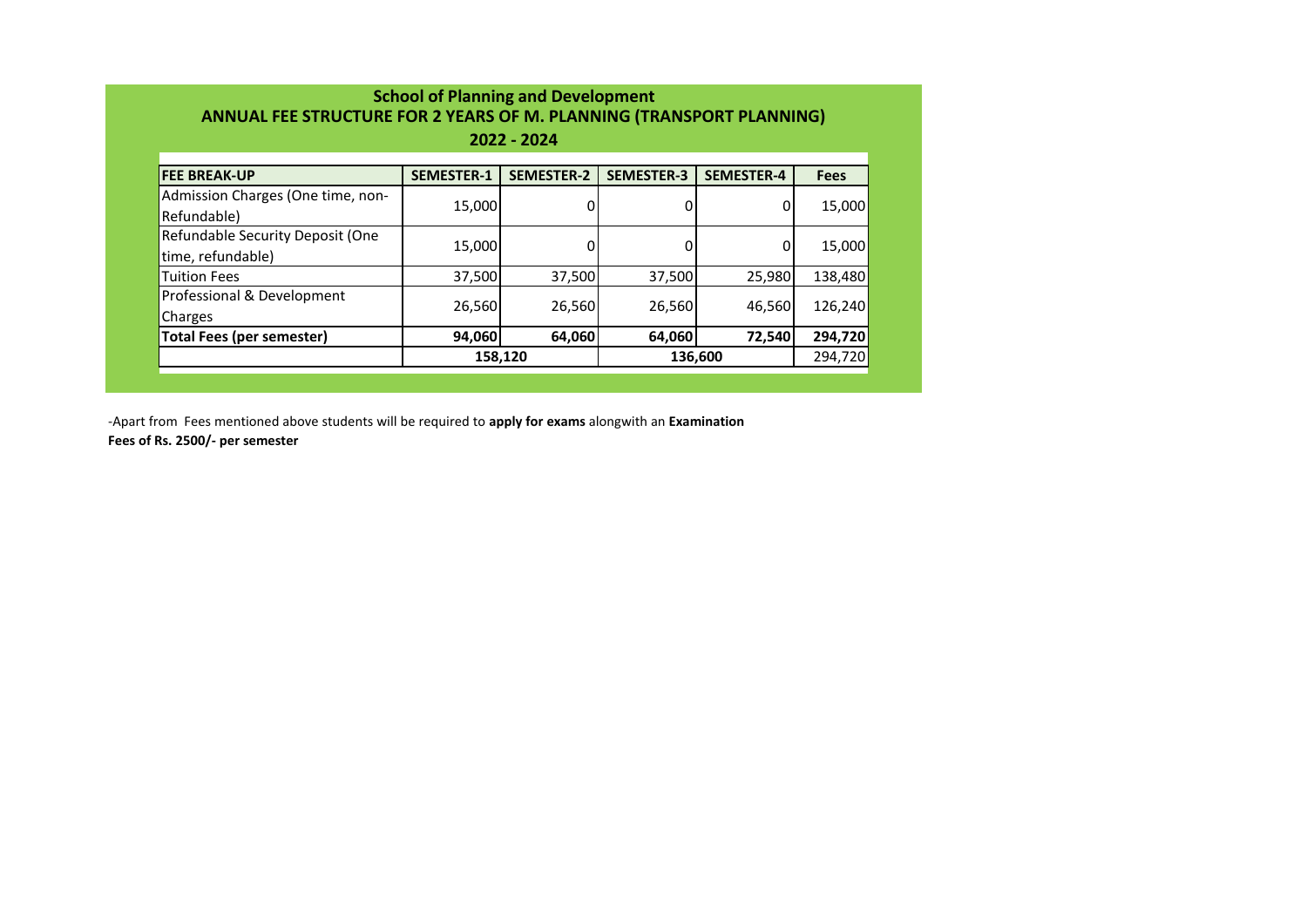| <b>School of Planning and Development</b>                             |                   |                    |                   |                   |                   |                   |                   |                   |             |  |
|-----------------------------------------------------------------------|-------------------|--------------------|-------------------|-------------------|-------------------|-------------------|-------------------|-------------------|-------------|--|
| <b>ANNUAL FEE STRUCTURE FOR 4 YEARS OF B. PLANNING</b><br>2022 - 2026 |                   |                    |                   |                   |                   |                   |                   |                   |             |  |
| <b>FEE BREAK-UP</b>                                                   | Year 1            |                    | Year 2            |                   | Year 3            |                   | Year 4            |                   | <b>Fees</b> |  |
|                                                                       | <b>SEMESTER-1</b> | <b>SEMESTER-2</b>  | <b>SEMESTER-3</b> | <b>SEMESTER-4</b> | <b>SEMESTER-5</b> | <b>SEMESTER-6</b> | <b>SEMESTER-7</b> | <b>SEMESTER-8</b> |             |  |
| Admission Charges (One time,                                          | 15,000            | $\overline{0}$     |                   |                   |                   |                   |                   | 0                 | 15,000      |  |
| non-Refundable)                                                       |                   |                    |                   |                   |                   |                   |                   |                   |             |  |
| <b>Refundable Security Deposit</b>                                    | 15,000            |                    |                   |                   |                   |                   |                   | 0                 | 15,000      |  |
| (One time, refundable)                                                |                   |                    |                   |                   |                   |                   |                   |                   |             |  |
| <b>Tuition Fees</b>                                                   | 49,300            | 49,300             | 51,990            | 51,990            | 56,020            | 56,020            | 60,040            | 60,050            | 434,710     |  |
| Professional & Development                                            |                   | 37,250             | 37,250            | 37,250            | 37,250            | 37,250            | 32,770            |                   |             |  |
| Charges                                                               | 37,250            |                    |                   |                   |                   |                   |                   | 37,250            | 293,520     |  |
| <b>Total Fees (per semester)</b>                                      | 116,550           | 86,550             | 89,240            | 89,240            | 93,270            | 93,270            | 92,810            | 97,300            | 758,230     |  |
|                                                                       |                   | 203,100<br>178,480 |                   |                   |                   | 186,540           | 190,110           |                   | 758,230     |  |
|                                                                       |                   |                    |                   |                   |                   |                   |                   |                   |             |  |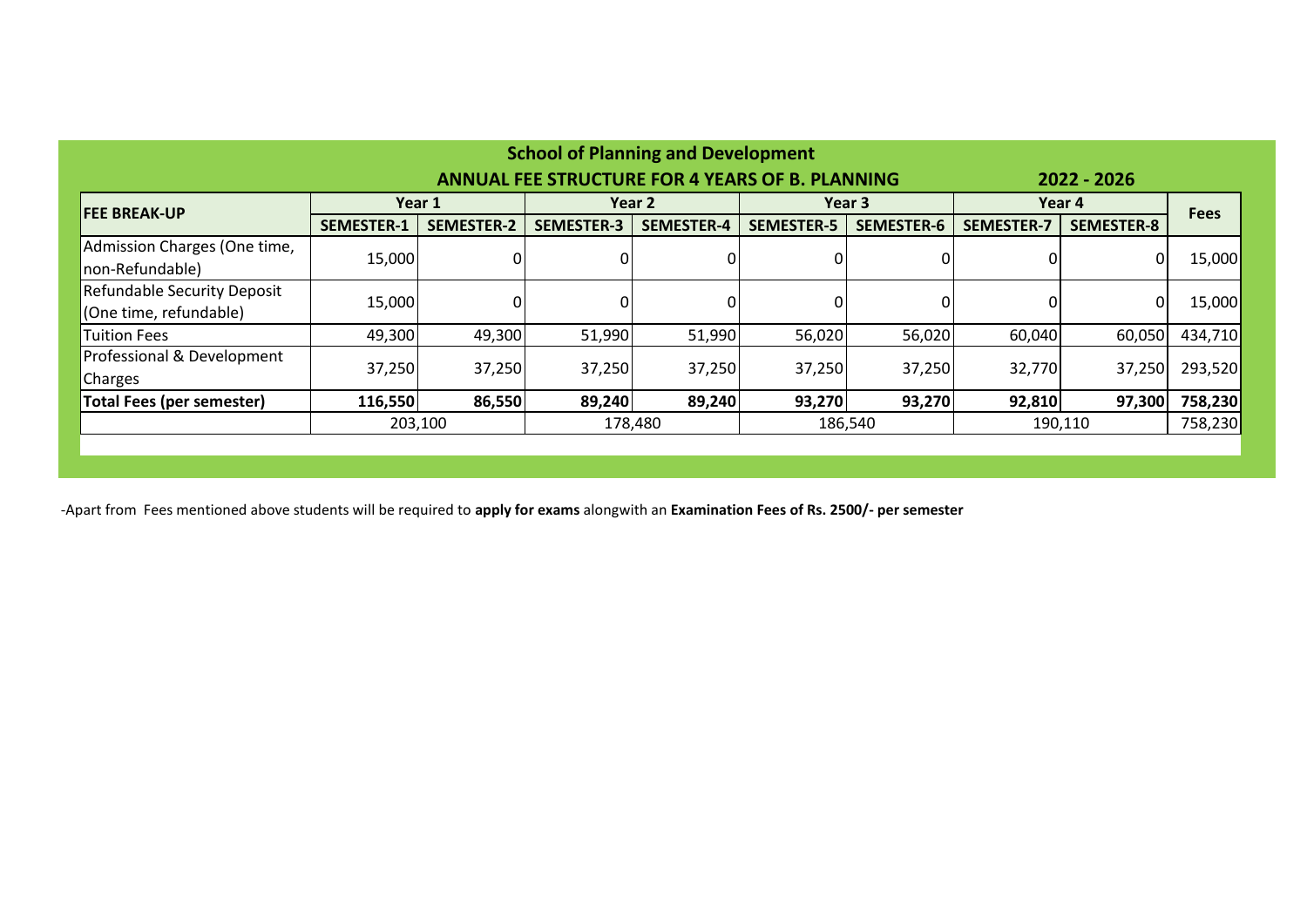| <b>School of Planning and Development</b>                                          |                   |                    |                   |                   |                   |                   |                   |                   |                   |             |             |
|------------------------------------------------------------------------------------|-------------------|--------------------|-------------------|-------------------|-------------------|-------------------|-------------------|-------------------|-------------------|-------------|-------------|
| ANNUAL FEE STRUCTURE FOR 5 YEARS OF Dual degree programme B Plan M Plan Integrated |                   |                    |                   |                   |                   |                   |                   |                   |                   |             |             |
| 2022 - 2027                                                                        |                   |                    |                   |                   |                   |                   |                   |                   |                   |             |             |
| <b>FEE BREAK-UP</b>                                                                | Year 1            |                    | Year 2            |                   | Year 3            |                   | Year 4            |                   | Year 5            |             | <b>Fees</b> |
|                                                                                    | <b>SEMESTER-1</b> | <b>SEMESTER-2</b>  | <b>SEMESTER-3</b> | <b>SEMESTER-4</b> | <b>SEMESTER-5</b> | <b>SEMESTER-6</b> | <b>SEMESTER-7</b> | <b>SEMESTER-8</b> | <b>SEMESTER-9</b> | SEMESTER-10 |             |
| <b>Admission Charges</b>                                                           |                   |                    |                   |                   |                   |                   |                   |                   |                   |             |             |
| (One time, non-                                                                    | 15,000            |                    |                   | 0                 | 0                 | 0                 |                   | 0                 | 0                 | 0           | 15,000      |
| Refundable)                                                                        |                   |                    |                   |                   |                   |                   |                   |                   |                   |             |             |
| <b>Refundable Security</b>                                                         |                   |                    |                   |                   |                   |                   |                   |                   |                   |             |             |
| Deposit (One time,                                                                 | 15,000            |                    |                   |                   | 0                 |                   |                   | 0                 | 0                 | 0           | 15,000      |
| refundable)                                                                        |                   |                    |                   |                   |                   |                   |                   |                   |                   |             |             |
| Tuition Fees                                                                       | 49,300            | 49,300             | 51,990            | 51,990            | 56,020            | 56,020            | 60,040            | 73,590            | 39,320            | 60,140      | 547,710     |
|                                                                                    |                   |                    |                   |                   |                   |                   |                   |                   |                   |             |             |
| <b>Professional &amp;</b>                                                          | 37,250            | 37,250             | 37,250            | 37,250            | 37,250            | 37,250            | 32,770            | 37,250            | 37,250            | 37,250      | 368,020     |
| Development Charges                                                                |                   |                    |                   |                   |                   |                   |                   |                   |                   |             |             |
| Total Fees (per semester                                                           | 116,550           | 86,550             | 89,240            | 89,240            | 93,270            | 93,270            | 92,810            | 110,840           | 76,570            | 97,390      | 945,730     |
|                                                                                    |                   | 203,100<br>178,480 |                   | 186,540           |                   | 203,650           |                   | 173,960           |                   | 945,730     |             |
|                                                                                    |                   |                    |                   |                   |                   |                   |                   |                   |                   |             |             |